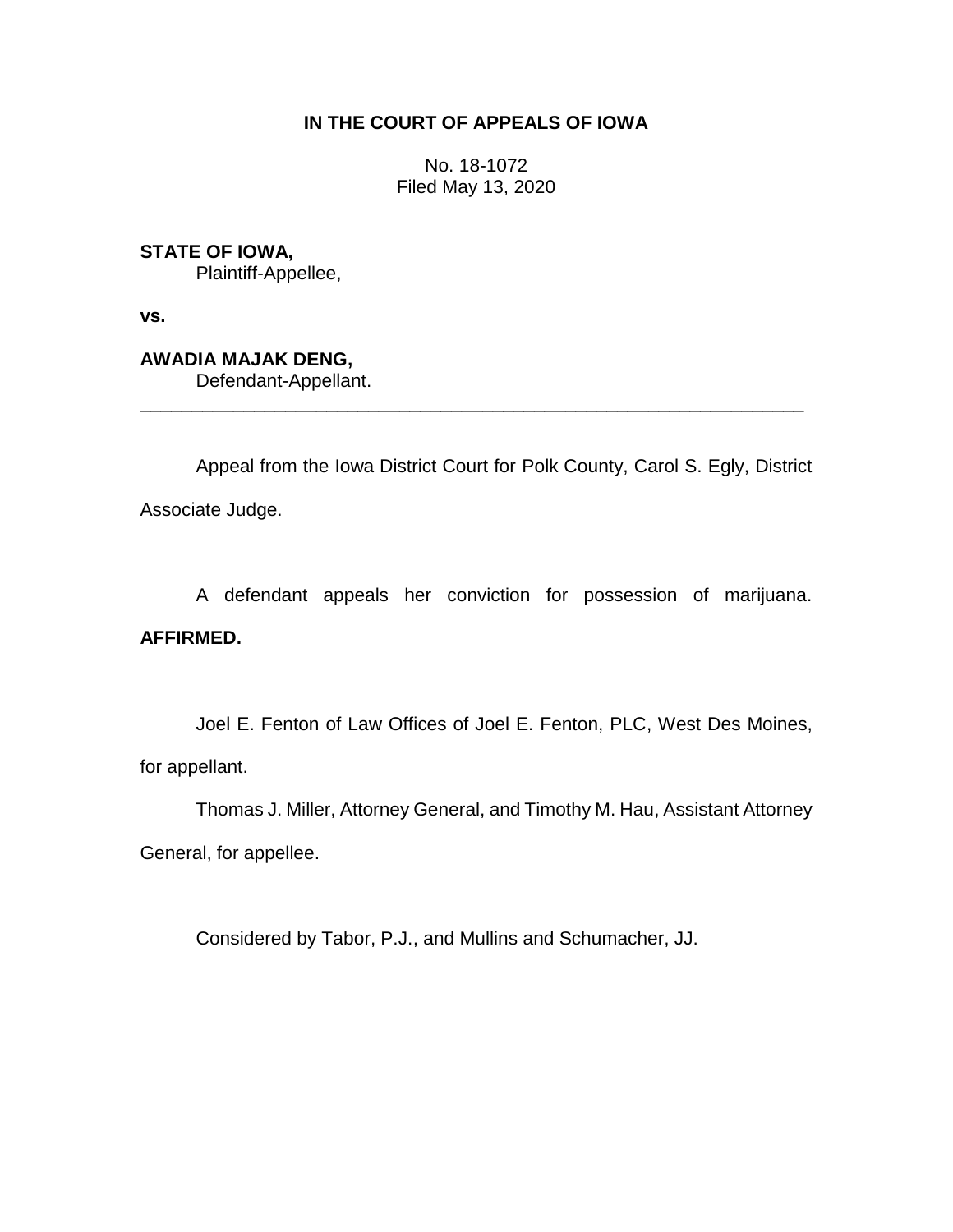## **TABOR, Presiding Judge.**

Awadia Deng challenges her conviction for marijuana possession. She alleges her attorney was ineffective in advising her about the immigration consequences of her guilty plea. Because the record is inadequate to resolve her ineffective-assistance claim on direct appeal, we affirm her conviction but preserve her claim for possible postconviction-relief (PCR) proceedings.

The Polk County Attorney charged Deng with possession of marijuana in violation of Iowa Code section 124.401(5) (2017). The charge came after dispatch sent police officers to investigate a domestic dispute in October 2017. A caller reported her mother had locked her out of the house. When they arrived, officers found Deng in the kitchen holding a marijuana grinder. The officers told her it was illegal to possess drug paraphernalia. Deng and her mother grew "agitated" in response to the officers' questions about the reason for the 911 call. When the officers suggested Deng leave the home for the evening, she said, "[J]ust arrest me." Their search incident to that arrest recovered a small baggie of marijuana in Deng's purse.

In May 2018, Deng signed a written guilty plea. As part of the bargain, Deng agreed to a ten-day jail sentence. In return, the State agreed to dismiss several other misdemeanor charges. The plea form included this italicized acknowledgment: "*I understand that if I am not a citizen of the United States, a criminal conviction or deferred judgment may result in deportation and affect reentry into the United States or have other adverse immigration consequences under federal immigration laws*." The form also advised Deng that if she did not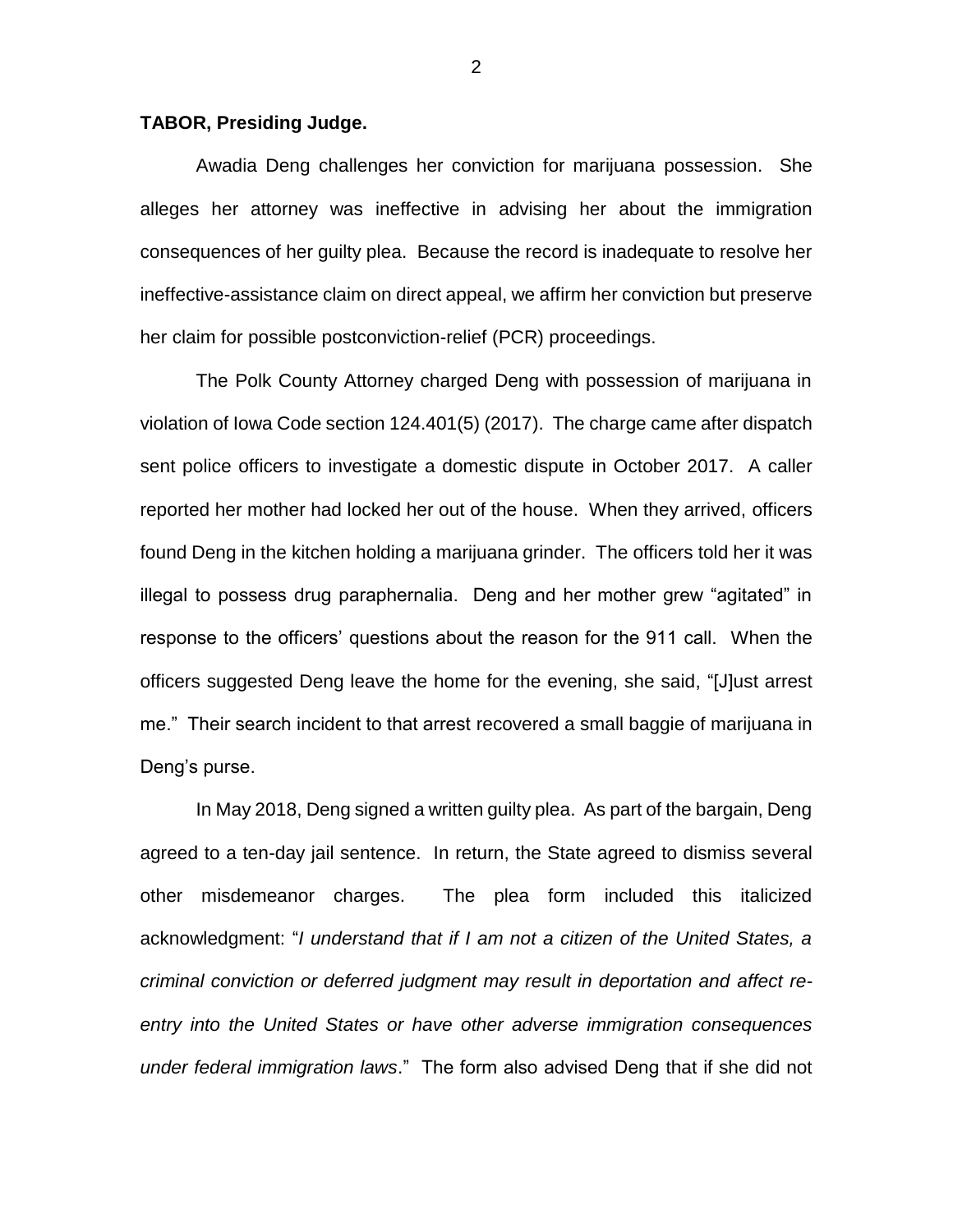move in arrest of judgment within the applicable time frame she would waive her right to challenge her guilty plea on appeal.

The court accepted her guilty plea at an in-person hearing. At the hearing, the court asked Deng is she was a citizen of the United States. Defense counsel responded, "[O]ur office policy is if there are any immigration consequences for a certain client, we get an immigration consult. If there are any immigration consequences for M[s.] Deng, they would have been reviewed thoroughly." The court then told Deng, "Even the best immigration expert cannot predict what might happen in the future that could [a]ffect anyone that has immigration consequences. Do you understand that?" Deng said she understood.

Deng did not move in arrest of judgment to challenge her guilty plea. In June 2018, the court imposed the agreed-upon ten-day jail sentence.

On appeal, Deng complains she did not receive the necessary information about the immigration consequences of her guilty plea. She cites *Padilla v. Kentucky*, 559 U.S. 356, 368 (2010), and *Diaz v. State*, 896 N.W.2d 723, 729 (Iowa 2017), for the proposition that criminal defense attorneys must advise their clients how pleading guilty may affect their immigration status.

At the outset, Deng contends the district court failed to warn her of the consequences of not moving in arrest of judgment. Such a failure would allow her to challenge the plea on appeal even though she did not comply with Iowa Rule of Criminal Procedure 2.8(2)(d). *See State v. Meron*, 675 N.W.2d 537, 540 (Iowa 2004). But, as the State points out, both the signed guilty plea and the order accepting the plea contained full explanations of the need to file a motion in arrest of judgment. On this record, Deng waived error by opting not to move in arrest of

3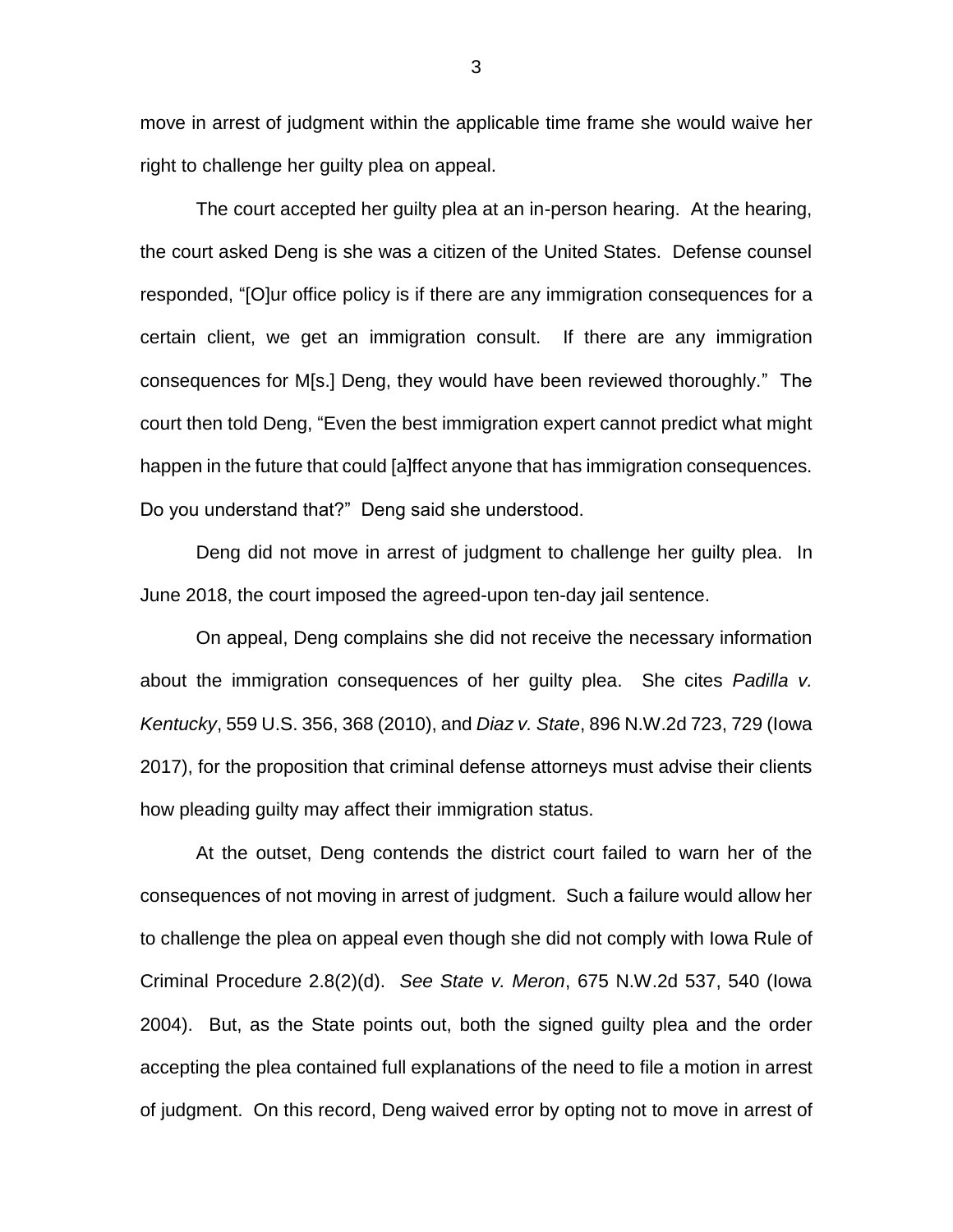judgment. *See State v. Barnes*, 652 N.W.2d 466, 468 (Iowa 2002). So her challenge must take the form of ineffective assistance of counsel.

We review her claim of ineffective assistance de novo. *See State v. Brubaker*, 805 N.W.2d 164, 171 (Iowa 2011). To succeed, Deng must show by a preponderance of the evidence that (1) plea counsel failed to perform an essential duty, and (2) that failure resulted in prejudice.<sup>1</sup> *See State v. Thorndike*, 860 N.W.2d 316, 320 (Iowa 2015). Because Deng alleges ineffective assistance in connection with her guilty plea, she must show but for counsel's breach a reasonable probability existed she would have insisted on going to trial. *See State v. Tate*, 710 N.W.2d 237, 240 (Iowa 2006).

Only in rare cases will the trial record alone be sufficient to decide a claim of ineffective assistance. 2 *State v. Atley*, 564 N.W.2d 817, 833 (Iowa 1997) (explaining we ordinarily preserve ineffective-assistance claims for PCR proceedings to allow full elaboration of the facts surrounding counsel's conduct). This is not one of those rare cases.

In her appellant's brief, Deng asserts she is a legal permanent resident, commonly called a "green card" holder. But as the State points out, that information does not appear in the trial court record. We also have no insight into what Deng's counsel advised her about the immigration consequences of her guilty

 $\overline{a}$ 

<sup>&</sup>lt;sup>1</sup> Deng also alleges structural error. We see no support for that allegation in this record. *See Krogmann v. State*, 914 N.W.2d 293, 313 (Iowa 2018) (describing structural error as more than flaw in trial process, but affecting the framework within which the trial proceeds).

 $2$  This appeal was pending on July 1, 2019; so we may reach Deng's claim on direct appeal if the record is adequate. *See State v. Macke*, 933 N.W.2d 226, 228 (Iowa 2019).